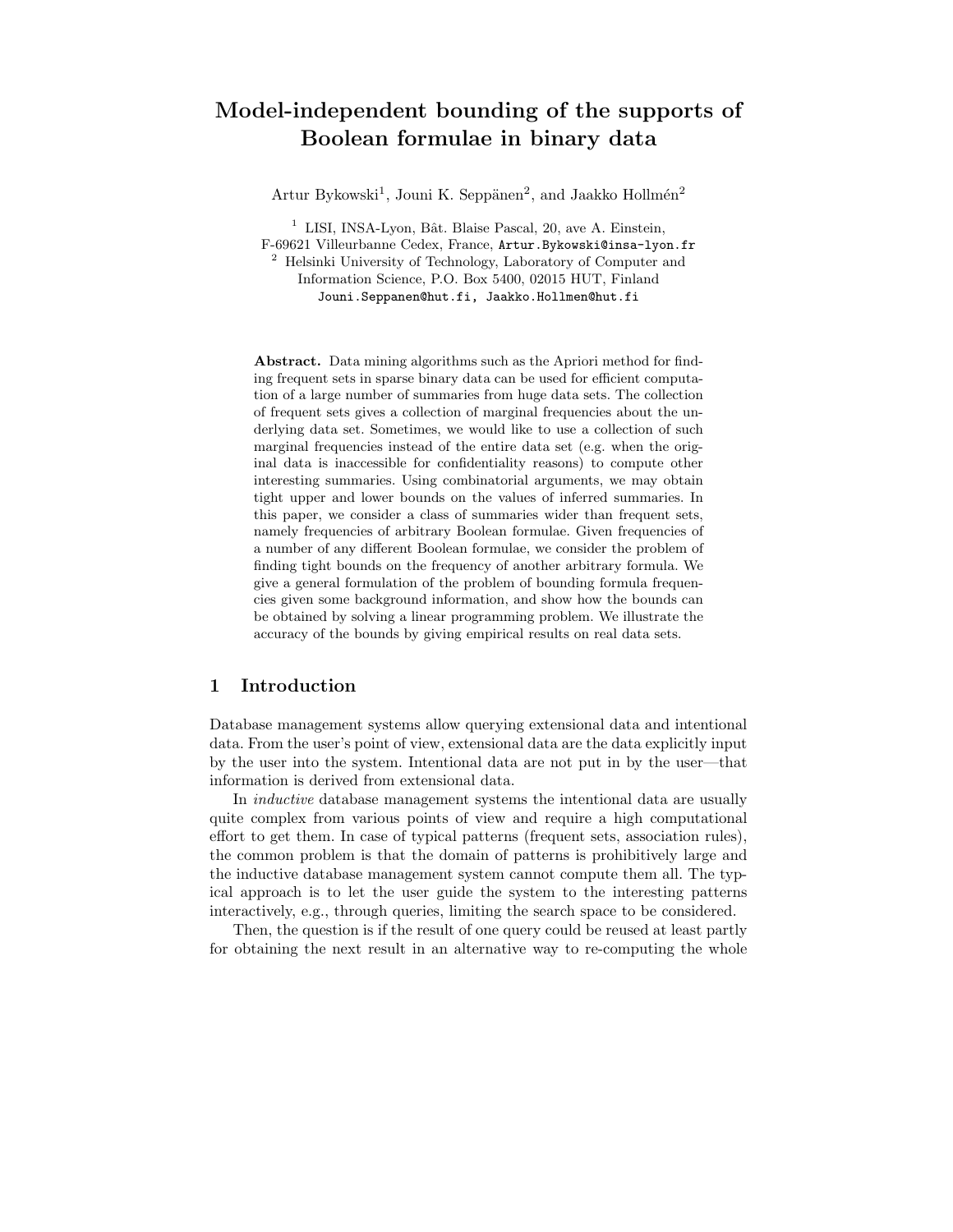answer from extensional data. The following, more difficult question is whether there might be some summaries that the inductive database management system can gather off-line before the mining process, to improve the on-line behavior of most mining processes. Typically, one would be interested in sufficient statistics, i.e., summaries that can be substituted for the whole extensional data to avoid repetitive probing of the selection predicate for all candidate patterns. On the other hand, we prefer gathering summaries that are known to be efficient to obtain.

In this paper we pinpoint how to take advantage in a particular context of a collection of summary queries that have been evaluated against the extensional data to bound the value of the evaluation functions of other queries. Providing bounds may be interesting when we have thresholds on the evaluation function, and a tight bound can enable us to make a correct decision about accepting or rejecting a pattern in the query answer. We focus on the context of reusing previous queries (without pre-selecting) and leave open the question of choice of which summaries could be used beforehand.

Several data mining algorithms can be used for efficient computation of a large number of summaries from data. Such methods include Apriori-type algorithms for finding frequent sets [AMS<sup>+</sup>96] or episodes [MTV97] in binary or sequential data and methods for clustering large data sets [ZRL97]. The summary information given by such algorithms can then be used as an efficient condensed representation of the data set. When the available summaries are orders of magnitude smaller than the data set itself (typical in case of huge data sets in data mining contexts), it could be worth using them instead of the entire data set to compute other interesting summaries. Typically, the information contained in a collection of summaries will not be sufficient to compute the precise value of all other summaries, but at least bounds could be inferred. If the accuracy of the estimated result is not enough, the partial quantitative information (bounds) can be used to better optimize the query execution plan (of a query to the original data set).

An interesting fundamental question is: how much information about the underlying data set does a collection of summaries give? In this paper we consider this question in the setting of frequent sets for binary data. Information of frequencies of different itemsets can have strong implications for the frequencies of other itemsets. For example, if we know that  $f(AB) = f(A)$ , then we know that  $f(XA) = f(XAB)$  for any set X, a result that has been shown to be surprisingly useful in the context of so-called closures [PBTL99] and free sets [BBR00,BR01]. Also, we know that the frequency  $f(X)$  of an itemset X is bounded from above by the minimum support  $f(Y)$  of a subset Y of X.

More generally, if we possess the information about the frequencies of some Boolean formulae (frequent itemsets being a particular case), the frequency of any other Boolean formula can be inferred, to some extent. The main question we pose in this paper is how we could efficiently construct upper and lower bounds for the frequencies of any Boolean formula, given the existing information? We show that this formula bounding problem can in fact be solved by transforming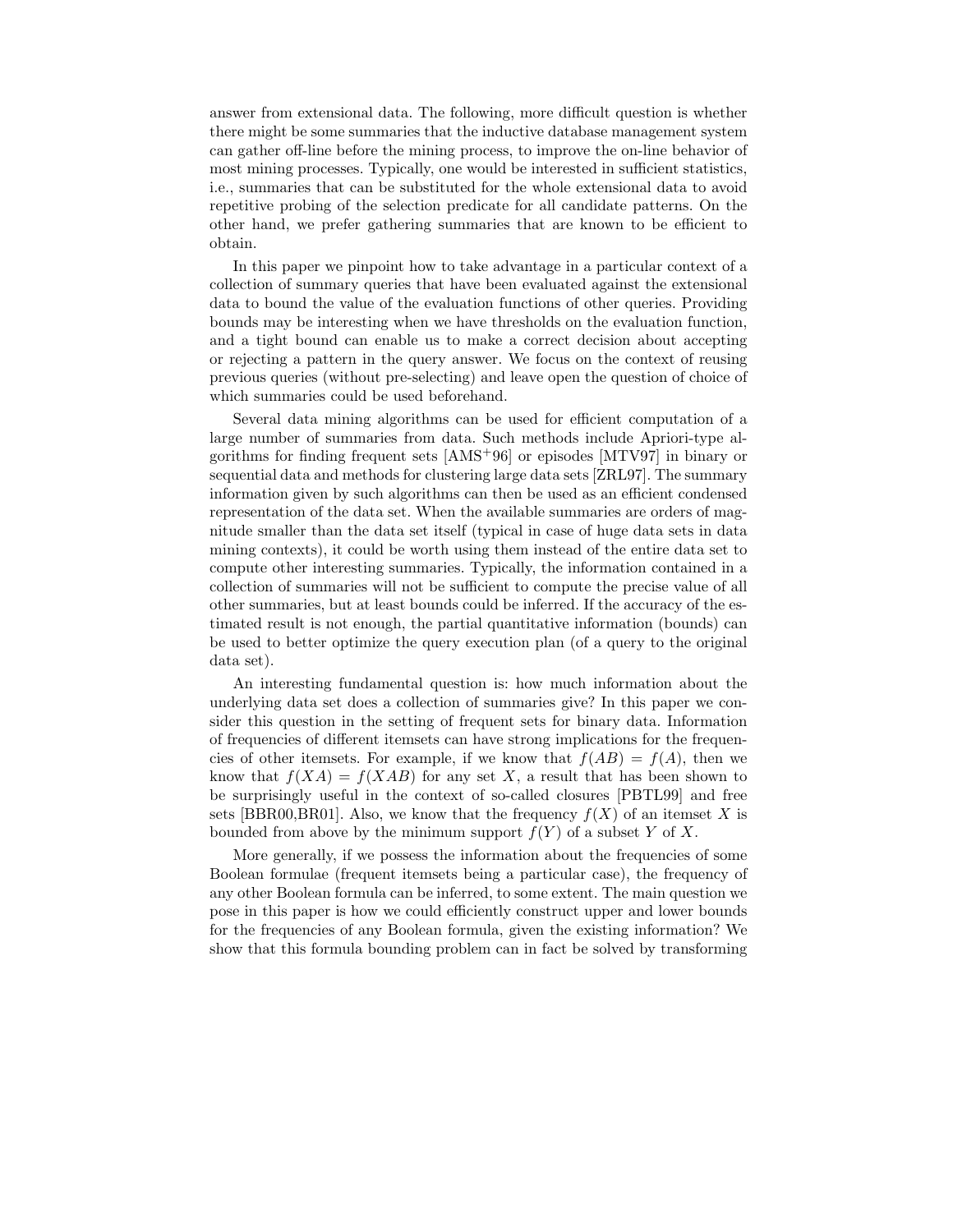the question into a linear program and solving that problem. In the worst case the transformation leads to a program of exponential size, but we also give empirical results showing that the transformation in many cases is an efficient one.

The paper is organized as follows. In Section 2 we define the basic notions and the support bounding task. Section 3 gives the solution, and Section 4 describes the empirical results. Finally, in Section 5, we summarize the paper and discuss open problems.

## 2 Problem: support queries in databases

Given a relation schema X, a family  $\Phi$  of Boolean formulae over X and one more formula  $\psi$  over X, the task is to say as much as possible about the support of  $\psi$ in a relation  $r$  over  $X$ , when all we know about  $r$  are the supports of the formulae in Φ. We denote the support of a Boolean formula  $\psi$  in relation r by  $[\psi]_r$ , or simply  $[\psi]$  when r is clear from context. The support is a number from 0 to 1.

In practice, we may also have information in the form of lower and upper bounds of some supports. For example, when mining frequent itemsets, we know that the support of any infrequent set lies beneath the frequency threshold.

We denote by  $Int_{\mathbb{O}}(0,1)$  the set of all closed intervals in  $[0,1] \cap \mathbb{Q}$ , where  $\mathbb Q$  is the set of rational numbers. Hereafter, we write  $[a, b]$  for closed intervals of rational numbers to avoid the cumbersome notation  $[a, b] \cap \mathbb{Q}$ . For example,  $[0.1, 0.5] \in \text{Int}_{\mathbb{Q}}(0, 1)$ . Singletons are special cases of intervals; if we know that the support of a formula  $\theta$  is exactly 0.3, we denote this by  $[\theta] \in [0.3, 0.3]$ . The reason to limit the support bounds to rational numbers is that the support of any Boolean formula is always rational, since it is a multiple of  $1/|r|$ .

**Definition 1.** The formula bounding task  $BOUND(X, \Phi, f, \psi)$  has the following components: a relation schema X, a set  $\Phi$  of Boolean formulae over X, a function f from  $\Phi$  to Int<sub>0</sub>(0,1), and a Boolean formula  $\psi$  over X. The solution of the task is the smallest set  $I \subseteq [0,1]$  such that  $[\psi]_r \in I$  for all relations r over X fulfilling the constraint  $[\phi]_r \in f(\phi)$  for all  $\phi \in \Phi$ .

In other words, we want a sound and complete inference procedure for the support bounds of Boolean formulae. We call a procedure sound if it doesn't rule out any possible solutions: for  $q \notin I$ , there should be no relation r fulfilling the constraints defined by f such that  $[\psi]_r = q$ . Conversely, the set I returned by a *complete* procedure is such that every solution  $q \in I$  is realizable in some relation fulfilling the constraints. (A trivially complete but non-sound procedure returns  $I = \emptyset$  for all inputs; the similar sound but non-complete procedure always returns  $I = [0, 1]$ . The problem is NP-hard, since it requires solving the satisfiability of  $\psi$ .

The reason for the name BOUND is that finding tight upper and lower bounds for the numbers in  $I$  solves the problem.

**Lemma 1.** If the solution I of BOUND $(X, \Phi, f, \psi)$  is nonempty, then I is an interval of rational numbers.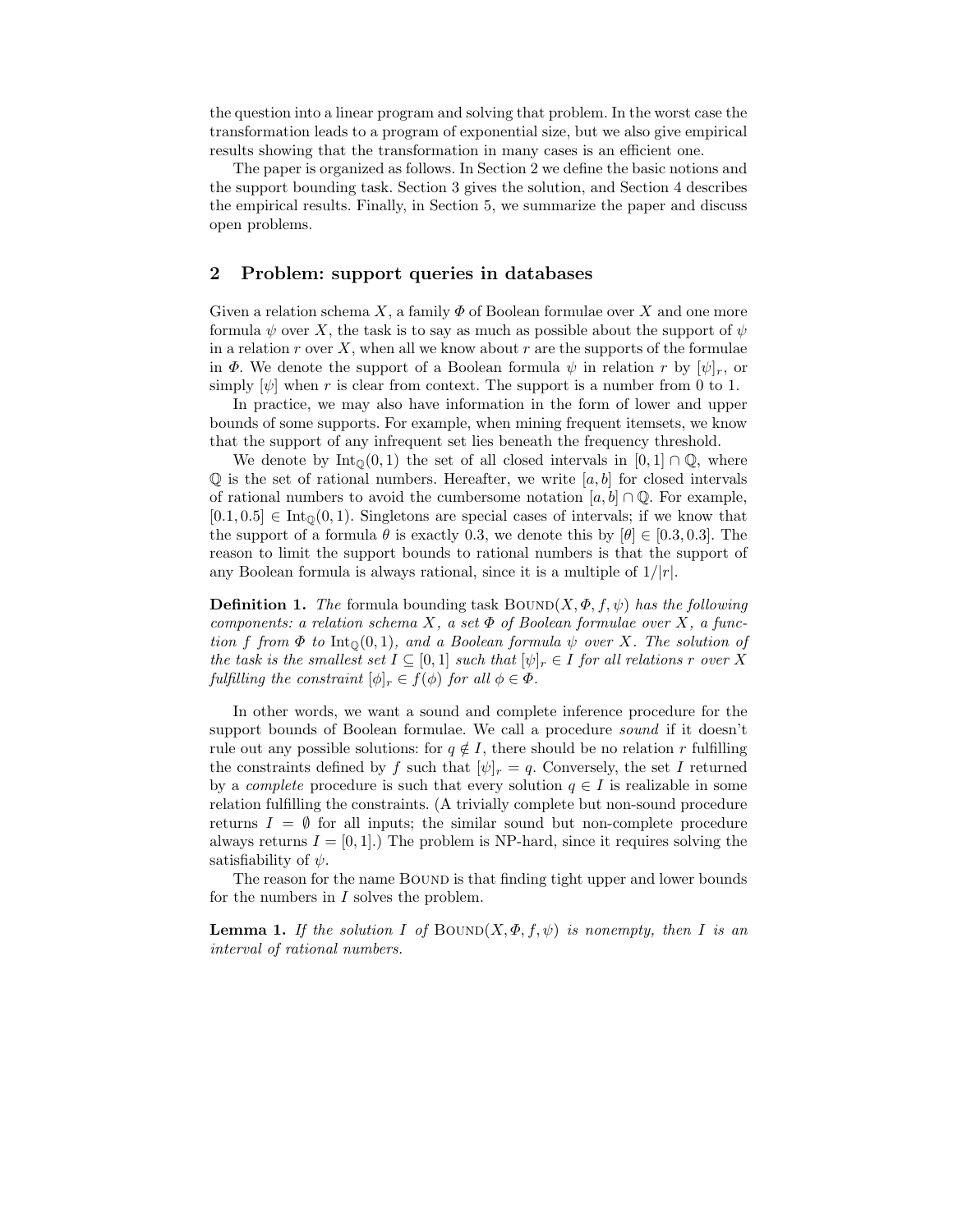Proof outline. Given two relations with different supports for a formula, we can take a suitable number of copies of each to form a larger relation where the formula has any given rational support between the two supports.

## 3 Solving the bounding task by linear programming

In this section, we describe a solution to the BOUND task of Definition 1. The solution is based on linear programming, and it is both sound and complete.

#### 3.1 Change of variables

Several kinds of equalities and inequalities hold in all relations. For example,  $[A + B] = [A] + [B] - [AB]$  by the combinatorial inclusion-exclusion principle, and  $0 \leq [AB] \leq [A] \leq 1$  by the anti-monotonicity of support. A procedure for the BOUND task has to incorporate all results of this type.

Let us analyze how these results could be proved. The inequality follows from the observation that  $[A] = [AB] + [A\overline{B}]$  and that the support of  $[A\overline{B}]$  lies in the interval [0, 1]. A similar idea gives a proof of the inclusion-exclusion formula:

$$
[A + B] = [AB] + [A\overline{B}] + [\overline{A}B]
$$
  
= ([AB] + [A\overline{B}]) + ([AB] + [\overline{A}B]) - [AB] = [A] + [B] - [AB].

This suggests that a change of variables can make the needed results simpler to prove. To that end, we make the following definitions.

**Definition 2.** Given an attribute  $A \in X$ , the positive literal based on A is the Boolean formula A, and the negative literal based on A is the Boolean formula A. A literal based on A is either the positive literal or the negative literal based on A.

**Definition 3.** A clause over the attribute set  $X$  is a conjunction of zero or more literals based on different attributes.

Our definition of a clause allows an attribute to appear at most once, in either a negative or a positive literal. For example,  $B\overline{C}\overline{E}$  is a clause over the set  $\{A, B, C, D, E\}$ , but  $B\overline{B}\overline{E}$  and  $B B\overline{E}$  are not. The true constant  $\top$  is a clause as the degenerate case of zero literals.

**Definition 4.** A full clause over the attribute set X is a clause with exactly  $|X|$ literals.

In a full clause each attribute appears exactly once, either as a negative or a positive literal. For example, the conjunction ABCDE is a full clause over the set  $\{A, B, C, D, E\}$ , whereas  $B\overline{C}\overline{E}$  is not. In the language of propositional logic, a full clause fully describes a model over the given attribute set.

Full clauses are important for two reasons. First, there is a natural correspondence between relations and assignments of supports to full clauses. Given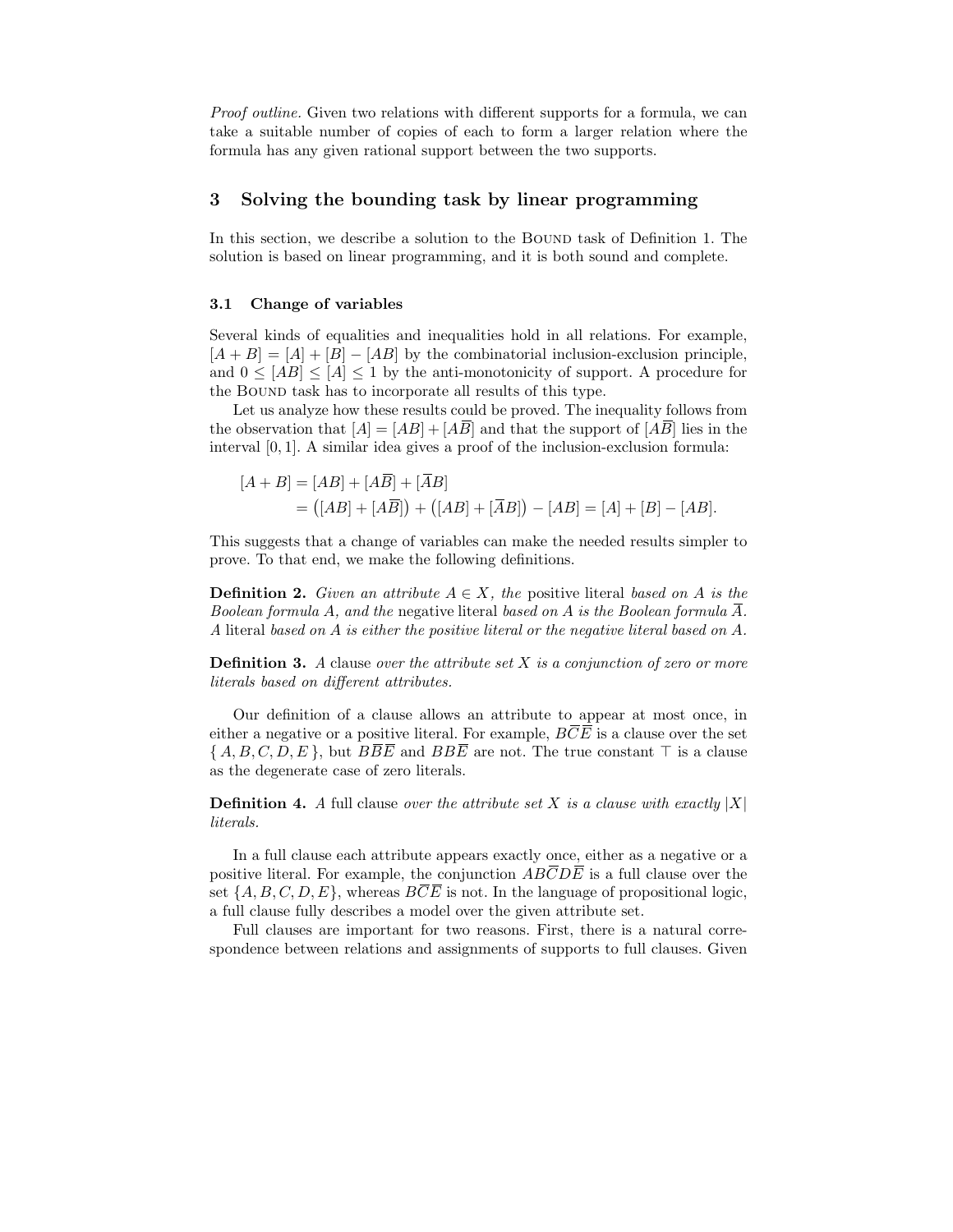|                     |          |                   | AB AB AB AB |              |
|---------------------|----------|-------------------|-------------|--------------|
| $ T  = 1.0$         | $\times$ | $\times$ $\times$ |             | $\mathsf{X}$ |
| $[A] = 0.6$         | $\times$ | $\times$          |             |              |
| $[B] = 0.7$         | $\times$ |                   | $\times$    |              |
| $[AB] \in [0, 0.5]$ | $\times$ |                   |             |              |

Table 1. Example bounding task with decomposition into full clauses

a relation r, any full clause  $\theta$  over the schema of r is satisfied by some nonnegative integral number of identical tuples in r. Conversely, given an assignment of nonnegative rational supports for all full clauses summing up to 1, it is simple to construct a relation giving rise to these supports.

The second reason is that all formulae can be decomposed into full clauses (for formulae corresponding to typical queries it is easy). We record this in the following two propositions.

**Proposition 1.** Every Boolean formula over an attribute set  $X$  can be equivalently written as a disjunction  $C_1 + C_2 + \cdots + C_p$  of distinct full clauses  $C_i$ . We call this the full disjunctive normal form.

**Proposition 2.** The support of any Boolean formula  $\phi$  over an attribute set X can be written as a sum of supports of distinct full clauses. That is, there is a set of full clauses  $C_1, C_2, \ldots, C_p$  such that  $[\phi]_r = [C_1]_r + [C_2]_r + \cdots + [C_p]_r$  for any relation r over X.

These results enable us to untangle the complex interrelations of formulae. The supports of distinct full clauses are independent of each other<sup>3</sup>, so any distribution of nonnegative supports for full clauses corresponds to a possible relation. Where the support of a Boolean formula appears in a constraint equality or inequality, we can invoke Proposition 2 to replace it by a sum of the supports of the corresponding full clauses. This amounts to a linear change of variables.

As an example, we consider an instance of BOUND $(X, \Phi, f, \psi)$  with  $X =$  ${A, B}$ ,  $\Phi = {\{\top, A, B, AB\}}$ , and  $\psi = AB$ . After the change of variables, we have the system depicted in Table 1 which we should solve for [AB]. We have the additional information that  $0 \leq [\theta_i] \leq 1$  for all formulae  $\theta_i$ , but we need not worry about the inclusion-exclusion principle or similar rules. We continue this example at the end of Section 3.2.

#### 3.2 Linear programming

We now turn to the classic optimization problem called linear programming. Our treatment is necessarily brief; see, e.g., Chapter 21 in [Kre93] for a good

<sup>3</sup> With the restriction that the supports of all full clauses sum up to 1; but this gives only a scaling factor.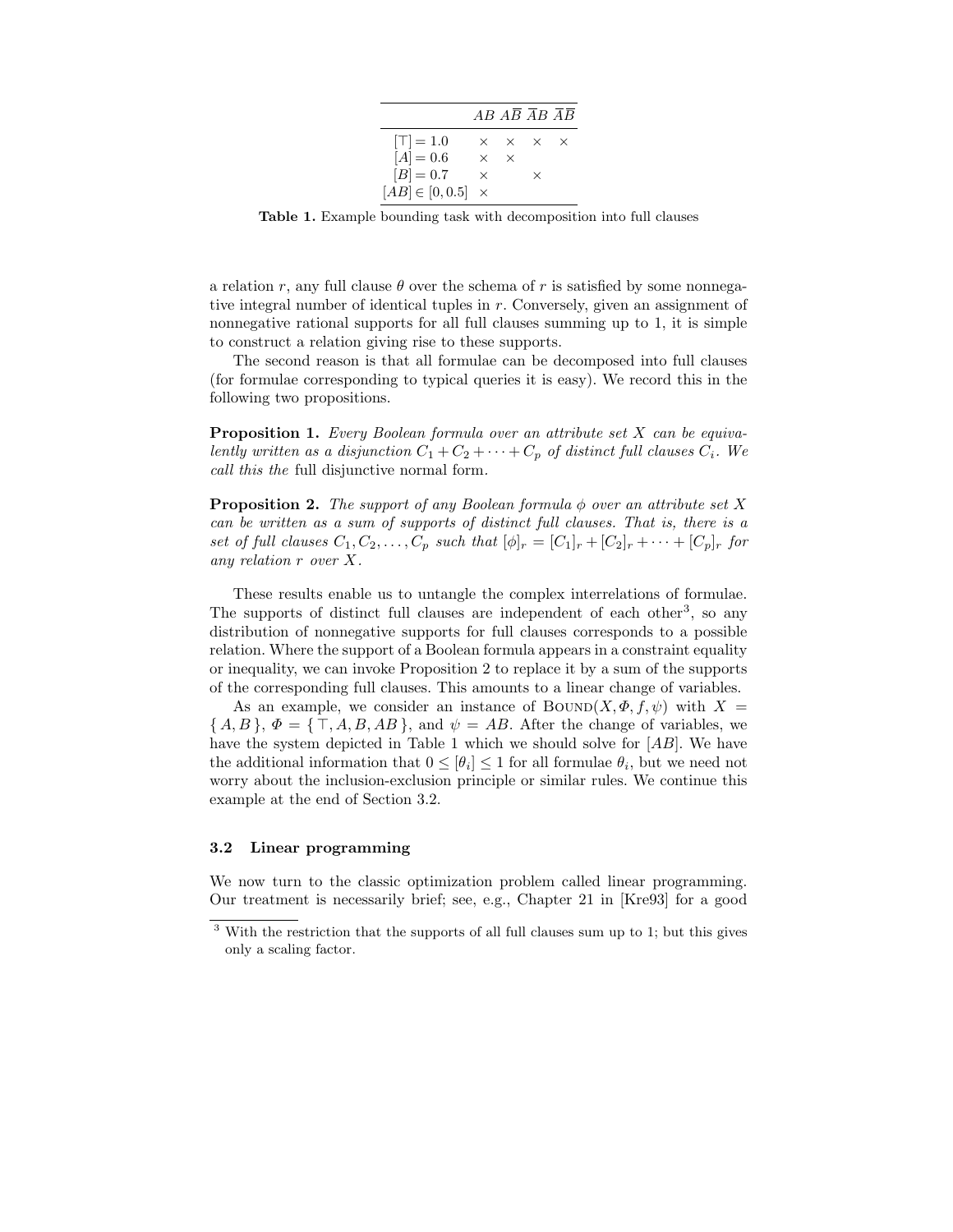introduction to the subject, or the Linear Programming  $\text{FAQ}^4$  for a comprehensive list of references. For the computational complexity of linear programming, see e.g. [MSW96]; briefly, common algorithms such as Simplex tend to be useful in practice although they have worst-case exponential complexity, but more sophisticated algorithms achieve lower complexity.

**Definition 5.** The linear programming problem  $LP(A, \mathcal{B}, \mathcal{C})$  comprises an  $m \times n$ matrix A, an m-element column vector  $(m \times 1$  matrix) B, and an n-element row vector  $(1 \times n \text{ matrix})$  C. The solution of the problem is the vector x that minimizes the scalar value  $\mathcal{C}x$  subject to the restrictions  $\mathcal{A}x \leq \mathcal{B}, x \geq 0$ . We also denote by  $LP'(\mathcal{A}, \mathcal{B}, \mathcal{C})$  the problem that is otherwise similar but where the first restriction is replaced by  $Ax = B$ .

The matrix  $\mathcal C$  is said to express the objective function, and  $\mathcal A$  and  $\mathcal B$  state the constraints of the problem.

The problems  $LP(\mathcal{A}, \mathcal{B}, \mathcal{C})$  and  $LP'(\mathcal{A}, \mathcal{B}, \mathcal{C})$  are equivalent in expressive power and computational complexity. We use the first formulation in the fully general case of the formula bounding task BOUND (Definition 1). For the kinds of inputs we get from Apriori and similar procedures, we actually have equalities for all input formulae, so we can use  $LP'(\mathcal{A}, \mathcal{B}, \mathcal{C})$ . Note that equalities  $y = z$  can always be converted to the inequalities  $y \leq z$  and  $y \geq z$ . We map the problem BOUND into an instance of a linear programming problem  $LP(\mathcal{A}, \mathcal{B}, \mathcal{C})$  or  $LP'(\mathcal{A}, \mathcal{B}, \mathcal{C})$ (depending on the kind of input). We talk about LP and inequalities in the following, but the case of  $LP'$  and equalities is similar.

Assume now that I is the solution of an instance of  $\text{BOUND}(X, \Phi, f, \psi)$ . By Lemma 1, we know that if the set I is nonempty, it is a subinterval of  $[0,1]$ (in rationals). Therefore, we proceed to compute its infimum; the case of the supremum is symmetric. Let  $n = |X|$ ; then there are  $2<sup>n</sup>$  full clauses over X.

As outlined at the end of the previous subsection, we take all the equalities and inequalities implied by  $f$ , and replace all occurrences of the supports of formulae by sums of supports of full clauses. In addition, we need to take the equality  $\sum_i [\theta_i] = 1$ , summing over all full clauses  $\theta_i$ .

We will represent all of these equalities and inequalities in one big matrix inequality  $Ax \leq \mathcal{B}$ . We tentatively let  $\mathbf{x} = ([\theta_1][\theta_2] \dots [\theta_{2^n}])^T$ , the vector comprising the supports of all full clauses  $\theta_i$  in some canonical order; but the optimizations described after Theorem 1 can reduce  $x$ . Now every inequality of the form  $k_1[\theta_1] + k_2[\theta_2] + \cdots + k_{2^n}[\theta_{2^n}] \leq z$  with integers  $k_1, \ldots, k_{2^n}$  becomes the row  $(k_1 k_2 \ldots k_{2^n})$  in A and the corresponding element z in B. Inequalities with the  $\geq$  sign can be transformed by multiplying with  $-1$ .

Having encoded all the constraints of the problem in  $A$  and  $B$ , we now have to select  $\mathcal C$  so that the solutions to the LP problem correspond to the supports of  $\psi$ . We once again invoke Proposition 2 to turn  $[\psi]$  into a sum of supports of full clauses. Thus C will be a  $0/1$  vector with  $\mathcal{C}x = [\psi]$ , and minimizing  $\mathcal{C}x$  subject to the constraints gives the required infimum. Linear programming yields a rational value for the infimum, since for example the Simplex algorithm [Kre93, §21.3]

<sup>4</sup> http://www-unix.mcs.anl.gov/otc/Guide/faq/linear-programming-faq.html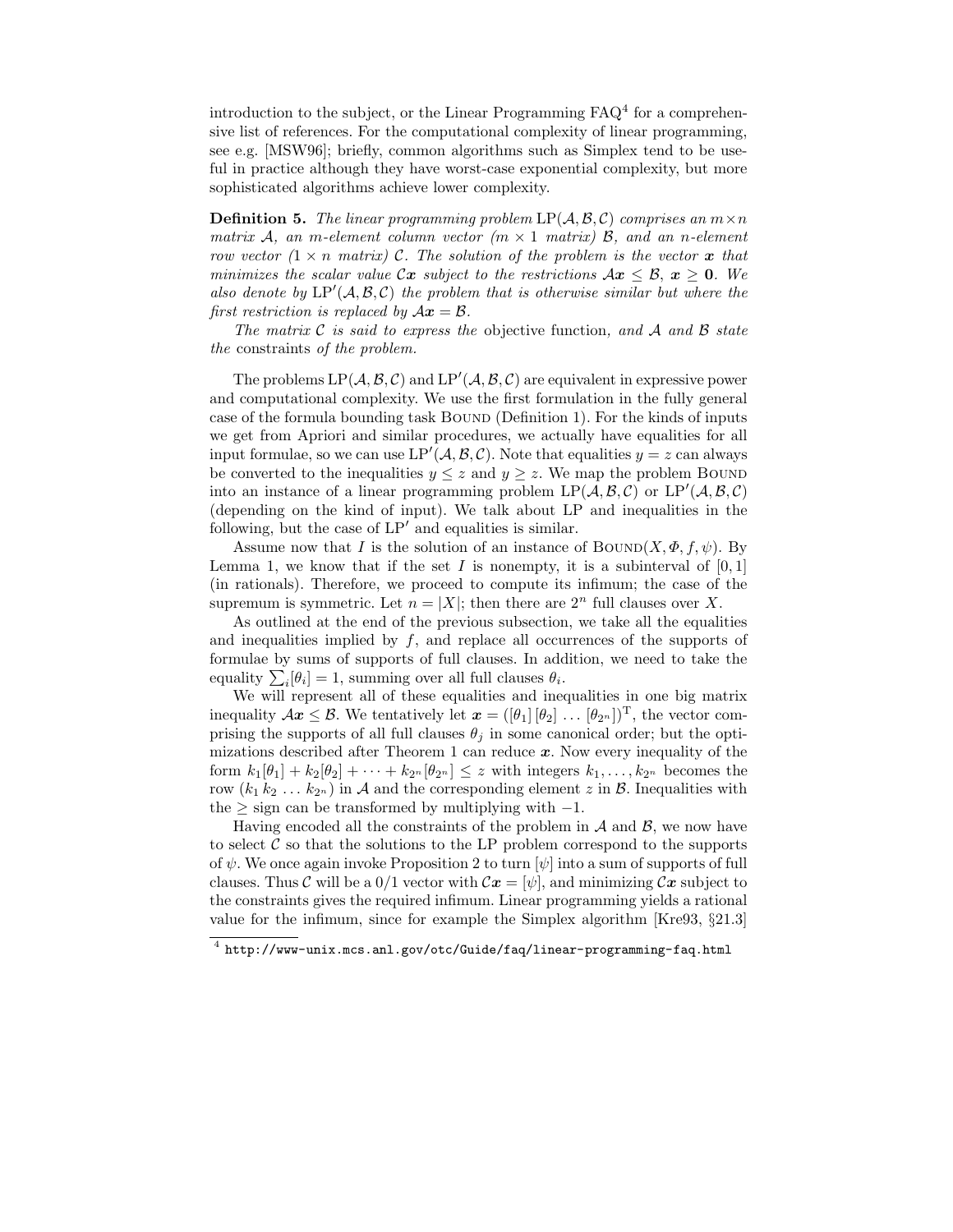uses only sums, differences, products and ratios to solve LP. Thus, the infimum corresponds to an assignment of nonnegative rational values to the supports of the full clauses, summing to 1 and obeying all the constraints of the original problem. Multiplying all the supports by the least common multiple of their denominators gives integer counts, whence a relation can be constructed. Thus the infimum is actually a minimum.

We have now proved the following theorem.

**Theorem 1.** The formula bounding task  $BOUND(X, \Phi, f, \psi)$  can be reduced to the linear programming task  $LP(\mathcal{A}, \mathcal{B}, \mathcal{C})$ . The matrix  $\mathcal{A}$  will have  $O(|\Phi|)$  rows and  $2^n$  columns, and the vectors  $\mathcal B$  and  $\mathcal C$  will both have  $2^n$  elements, where  $n = |X|.$ 

One of the reasons we used full clauses was that they can be used to answer any support queries of Boolean formulae. However, many other families of formulae have this property. For example, Proposition 1 of [MT96] implies that the family of all conjunctions of atoms can be used to determine the supports of all Boolean formulae. Let us define a *representation*  $\Theta$  over X as a family of formulae such that the counts of all Boolean formulae over  $X$  can be determined from the counts of the formulae in  $\Theta$ . In this context, we use integer counts  $\text{count}_r(\theta) = \sum_{t \in r} [\theta]_t$  instead of supports  $[\theta]_r = \text{count}_r(\theta) / \text{count}_r(\top)$ .

Any representation that works *for all r* must have  $2<sup>n</sup>$  formulae. Indeed, given the counts corresponding to a representation, we can use Proposition 2 to form a linear system of equations from which the counts of full clauses can be solved. If there are fewer than  $2^n$  equations, the system is underdetermined, and since all its factors are integers, it will have infinitely many integral solutions. It is therefore relatively easy to construct two relations with the same counts of all formulae of the supposed representation but different counts of some full clauses.

However, this does not rule out smaller representations that work for specific relations. When storing the counts of the conjunctions-of-atoms representation, we can leave out some counts that can be derived from others. If, e.g., there are no tuples satisfying the conjunction  $AB$ , we can leave out the count of  $ABC$ , and if the counts of  $D$  and  $DE$  are equal, we need store only one of the counts of AD and ADE. Similar ideas have been studied in [ML98,BBR00,BR01].

In our problem, we use fractional supports, not counts, which leaves one less degree of freedom. Since the supports of full clauses must add up to 1, we can leave out one number from the full-clauses representation.

In the case of LP', where  $A$  is a  $0/1$  matrix, we can often prune the problem. If some row  $a_i$  of the matrix A is less than or equal to another row  $a_j$ , we can replace  $a_j$  by  $a_j - a_i$ , while doing the corresponding replacement in  $\mathcal{B}$ . Sometimes this will result in a zero in  $\mathcal{B}$ ; we can then deduce that several unknowns are zero and prune them. Even if this doesn't occur, the matrix becomes sparser, which helps with some algorithms that solve linear programming problems.

We now continue the example bounding task of Table 1. We reduce the system depicted in the table to  $LP(\mathcal{A}, \mathcal{B}, \mathcal{C})$  with  $\mathbf{x} = (\lfloor AB \rfloor \lfloor AB \rfloor \lfloor \overline{AB} \rfloor \lfloor \overline{AB} \rfloor)^{\mathrm{T}}$ . For example, the second equation is translated from  $[AB]+[AB] = 0.6$  to  $(1\ 1\ 0\ 0)\mathbf{x} \le 0.6$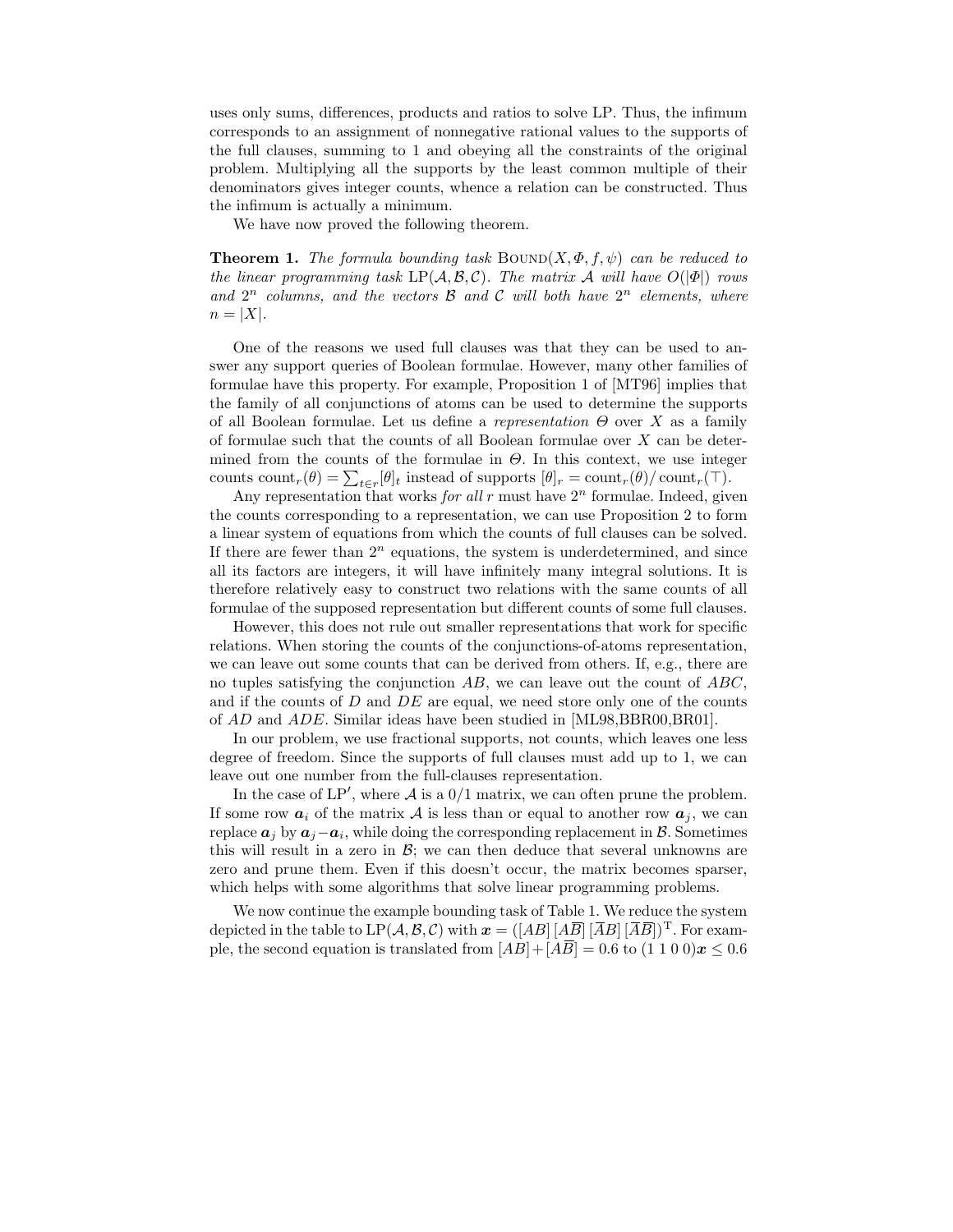and  $(-1 -1 0 0)\mathbf{x} \leq -0.6$ . These inequalities form the third and fourth lines of A and  $\beta$  (see below). In this case, the first equation already forms the consistency constraint  $\sum[\theta] = 1$ , so we need not add it now.

We obtain the following matrices:

| Δ<br>$\boldsymbol{x} =$<br>$\overline{\phantom{a}}$ |  | × | -4<br>$\sim$<br>υ<br>$\overline{1}$<br>$\overline{0}$<br>0<br>U<br>0 | $\substack{0\\0\\0\\0}$<br>0<br>0 | $=$ | $_{0.6}$<br>0.6<br>v. 1<br>0.5<br>U |  |
|-----------------------------------------------------|--|---|----------------------------------------------------------------------|-----------------------------------|-----|-------------------------------------|--|
|-----------------------------------------------------|--|---|----------------------------------------------------------------------|-----------------------------------|-----|-------------------------------------|--|

and  $C=(1\ 0\ 0\ 0)$  (resp.  $C=(-1\ 0\ 0\ 0)$ ) for finding the lower (resp. the upper) bound of [AB]. Solving these two LP problems gives the minimum 0.3 (with  $x =$  $(0.3 \ 0.3 \ 0.4 \ 0.0)^T$  and the maximum 0.5 (with  $x = (0.5 \ 0.1 \ 0.2 \ 0.2)^T$ ). We can obtain actual relations by multiplying the values of  $x$  by 10.

## 4 Experiments

We investigated the properties of the bounding procedure on two data sets. The first is connect-4 containing some game-state descriptions, the second is anpe, a database about unemployed people, set up by the French unemployment agency. We describe the specific properties of the data sets along with our results in Sections 4.2 and 4.3.

We used as input to the bounding procedure different collections of frequent itemsets along with their supports [AMS<sup>+</sup>96,MT96]. As explained previously, an itemset is interpreted as the Boolean conjunction of items that it contains. Different collections of frequent itemsets correspond to different support thresholds, denoted by  $min_{supp}$ .

In the implementation of the experiments, we used a less voluminous, although totally equivalent, representation of frequent itemsets, first described in [BR01]. Since this representation is smaller than all frequent itemsets, the resulting  $\Phi$  contains less queries. The equivalence of representations guarantees that the same information can be inferred from it as from all frequent itemsets and their supports. We controlled the equivalence by redoing some of the experiments using the ordinary frequent itemsets, and got exactly the same results.

#### 4.1 The framework of the experiments

We can compute the support of a Boolean formula over an itemset  $X$  exactly, if we know the supports of all subsets of  $X$ . The procedure for this computation in [MT96] is also applicable when we know the supports of frequent sets only, but then it will yield approximate bounds—it is sound but not complete. Thus, we test our new contribution using formulae over infrequent itemsets.

The protocol of the experiments can be simply put as following: we compare the average size of intervals inferred by Bound for 100 formulae, for which the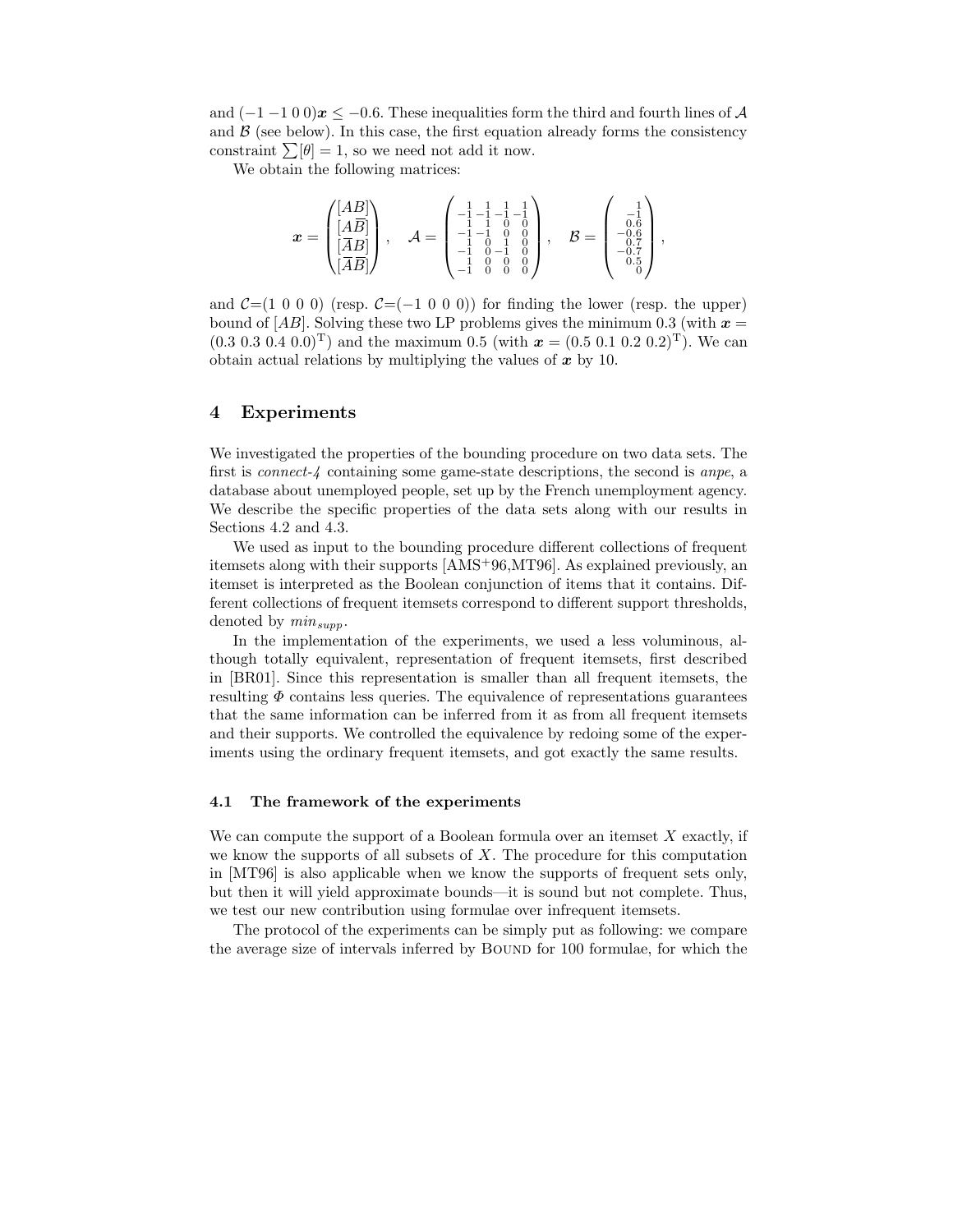combinatorial support-computing procedure of [MT96] is confronted with infrequent (thus missing) terms. The infrequent terms are due to the fact that the support threshold we use to mine frequent itemsets (considered further in the experiments with their corresponding supports as formulae with known supports) exceeds the support of some terms required by the procedure of [MT96].

The detailed protocol is the following. For each of the two data sets, we selected  $k = 100$  random itemsets  $X_1, ..., X_k$  that have 10 items each and whose supports do not exceed a predefined  $\sigma_{max}$  (10% for *connect-4* and 0.1% for anpe). To avoid selecting only itemsets with very low support, which typically account for the clobbering majority of all itemsets, we weighted the probability of selecting an itemset X proportionally to its support  $[X]$ . Even then, most of the selected itemsets have low support compared to  $\sigma_{max}$  (on average, 2.26% for connect- $4 \text{ and } 0.010\% \text{ for } amp$ e).

Based on these itemsets, we randomly drew k Boolean formulae  $\psi_1, ..., \psi_k$ , one formula,  $\psi_i$ , over each  $X_i$ . To mimic formulae of interest in real life, for each  $X_i$ we first selected a subset  $Y_i \subseteq X_i$  of items, each item of  $X_i$  with probability 0.7. Then we defined  $\psi_i$  as a disjunction of random full clauses over  $Y_i$ . We included each full clause  $\theta$  in  $\psi_i$  with probability 0.5 – 0.04*j*, where *j* is the number of negative literals in  $\theta$ . Thus, we preferred clauses with more positive literals. For example, a clause with 10 negative literals had the probability of 0.1 to be included in  $\psi_i$ .

Then we computed  $\text{BOUND}(X_i, \Phi_i, f_i, \psi_i)$  where  $\Phi_i$  consists of the precomputed frequent sets among the subsets of  $X_i$ , and  $f_i$  assigns to each frequent set its known support.

We report two scores, each of them is an average over the 100 computations. Denoting the resulting lower and upper bounds by  $L_i$  and  $U_i$  for each computation, the first score is the average of  $U_i - L_i$ , the second the average of  $(U_i - L_i)/U_i$ , both averages over  $i \in \{1, ..., 100\}$ .

#### 4.2 Experiments with connect-4

The connect-4 data set is very dense. It contains relatively small number of items (129) and rows (67 557).

In Figure 1 (left) we report the average size of the interval returned by the bounding procedure for different values of  $min_{supp}$ . As we can see, a lower  $min_{supp}$  results in a better bounding precision. This is due to the increasing number of input itemsets, therefore a richer information about the original data set. However, the cost associated with the computation and the use of these more voluminous collections of summaries also increases.

#### 4.3 Experiments with anpe

The anpe data set is quite uncorrelated. With its 214 items and over 109 000 rows, it is significantly bigger than *connect-4*.

Frequent set mining extracts relatively small collections, unless we set a very small  $min_{supp}$ . We chose to extract itemsets at these low thresholds. In Figure 1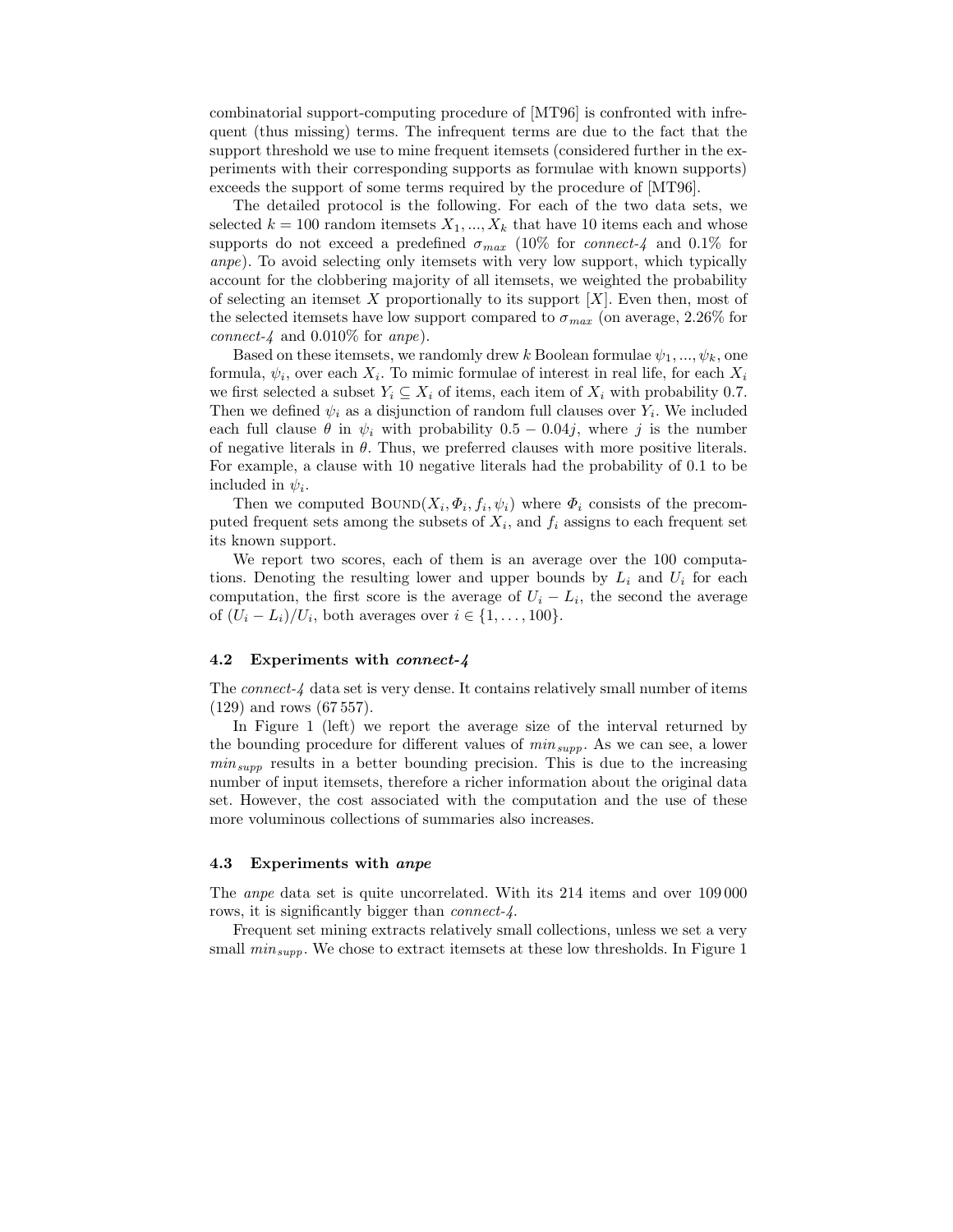

Fig. 1. Average interval size vs input itemsets' support threshold produced by BOUND on the connect-4 (left) and anpe (right) data sets.

(right) we report the average interval sizes. As previously, we relate the scores to different  $min_{supp}$ .

Owing to the lower support thresholds, the resulting intervals were much smaller than in the previous experiment (i.e. the results of bounding were more precise). Observe that both the relative and the absolute errors are below 0.1 for all runs.

### 4.4 Observed running times

In our experiments, we first gather summary query answers, to simulate either off-line or on-the-fly collecting of highly processed information. Then, we draw random formulae, as described in Section 4.1. For each random formula, we execute two steps: conversion into an  $LP'(\mathcal{A}, \mathcal{B}, \mathcal{C})$  problem and solving it.

During the experiments, we observed that frequent itemset mining is the most expensive phase, despite the optimization of using an efficient condensed representation of the itemset collection described in [BR01]. For example, for the *connect-4* data set and  $min_{supp} = 5\%$  it took more than 3000 seconds. Conversion to  $LP'(\mathcal{A}, \mathcal{B}, \mathcal{C})$  took 4.78 seconds per formula on average, and solving  $LP'(\mathcal{A}, \mathcal{B}, \mathcal{C})$  took only about 3.1 seconds per formula. Thus, the bounding procedure can be quite efficient in practice, after the frequent itemset mining has been performed.

## 5 Discussion and Future Work

We have considered the problem of bounding the support of Boolean formulae when some aggregate information is available. We showed that the bounding problem can be reduced to a linear programming problem whose size can in the worst case be exponential in the number of attributes. While our result is foremost a theoretical one, we also gave empirical results showing that the bounding method can be effectively used to obtain additional information from frequent itemsets or other summaries.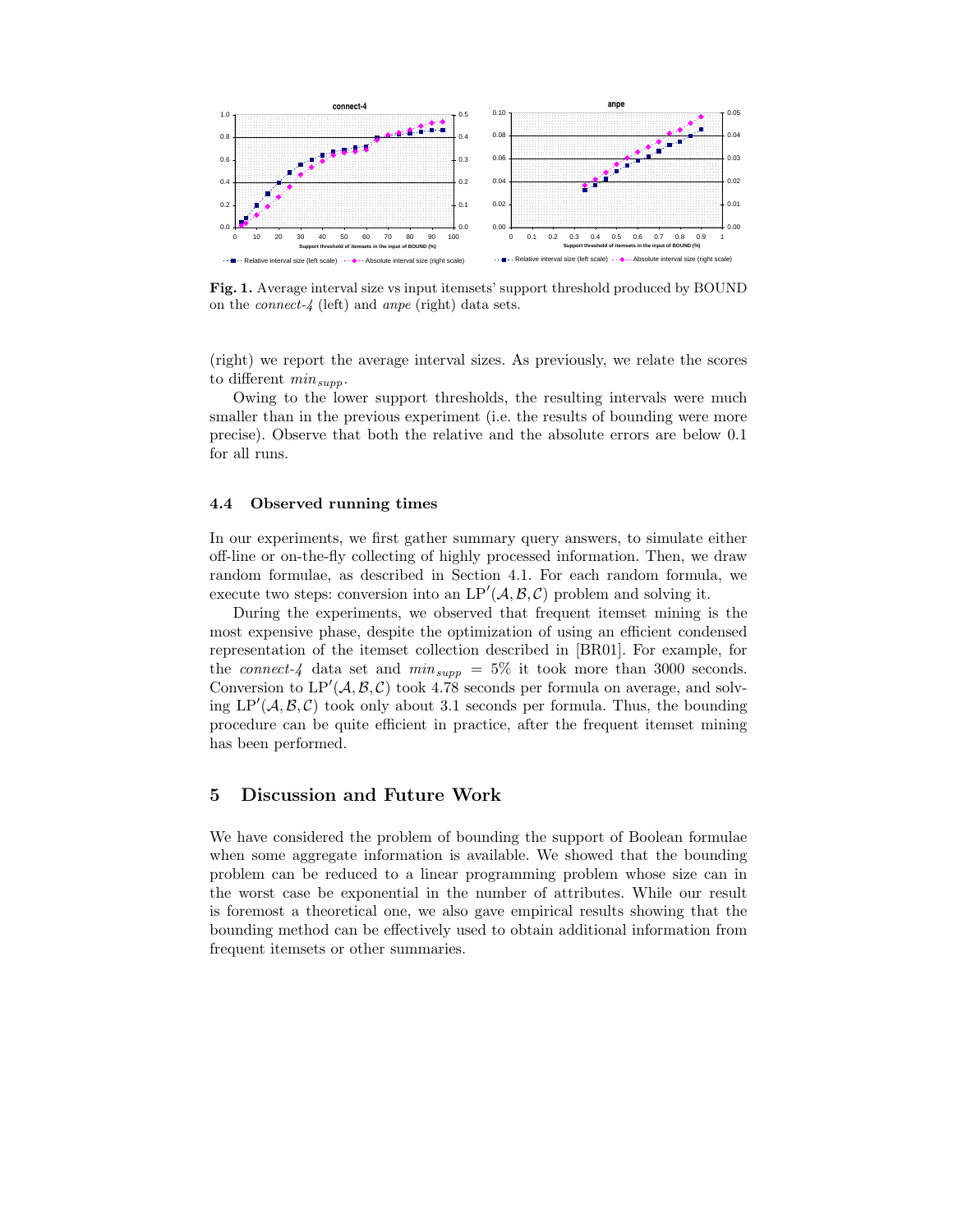We emphasize that our aim is to find exact bounds. Another approach would be to approximate the frequency of the query and give some kind of tail bounds for the error of the approximation. The most natural way would be to take a sample from the database and compute all queries on the sample; thus, instead of frequent sets, the sample would serve as the representation of the original data. This kind of a method has been used for computing frequent sets (see [Toi96]). A more sophisticated approximation can be based on frequent sets (or similar summaries) by building a probabilistic model over the variables occurring in the formula. A method using the maximum entropy principle is described in [PMS00]. Like our solution, it suffers from exponential complexity in the number of variables occurring in the query.

Several open problems remain. One area is obtaining a faster method for the inference problem. With large, redundant summaries such as frequent itemsets, the solution by linear programming is quite slow, and it is in many cases outperformed by the simple "scan the database once and count" method. The method could, however, be useful in cases where the data set is not available or where the set of queries  $\Phi$  (corresponding to known supports) carries a lot of information condensed in well chosen summaries, orders of magnitude smaller than the data set itself. Thus, the following fundamental issue is interesting.

Problem 1. Given a relation r, an amount Z of storage, and a class of queries  $\Psi$ that we wish to perform on r, what should we store in  $Z$  (which presumably cannot hold all of r) in order to most effectively answer the queries in  $\Psi$ ?

Frequent sets are typically redundant collections, and thus are not optimal. It is not clear whether the less redundant AD-trees [ML98] would be optimal. If we store in Z the answers to some Boolean queries  $\phi_1, \phi_2, \ldots, \phi_N$ , the linear programming approach shows the limits of what we can reconstruct. Perhaps a suitable set of formulae would allow an analytical solution, possibly only approximate, of the linear program. The problem of computing frequent sets from data has been extensively studied, and they were were used in [MT96], which formed the starting point for our research. But the linear programming framework does not depend on them—it can be used with supports of any formulae.

Another interesting issue is how to relax (if possible) the requirements of Definition 1 if the complete procedure is too slow. We do not want to give unsound answers, but too wide intervals are not necessarily harmful. The simplest incomplete and sound algorithm "return the interval  $[0, 1]$ " is not useful, but we suspect there might be a reasonably fast compromise between it and the complete linear programming approach.

Problem 2. How close to completeness can a polynomial-time (or linear-time, or randomized polynomial-time) sound solution to Bound come?